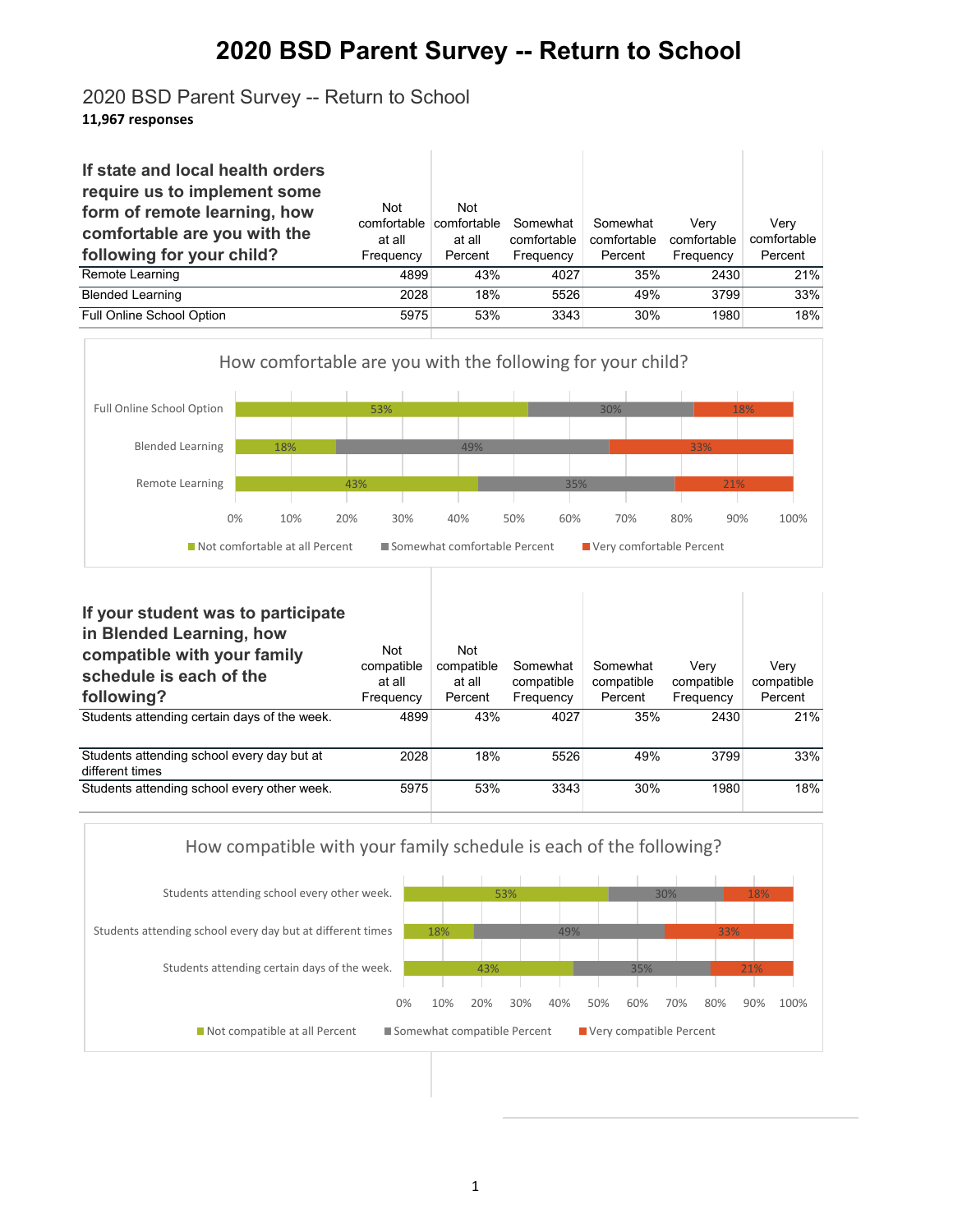## **2020 BSD Parent Survey -- Return to School**



2

Unsure 2643 24.6%

Total 10738